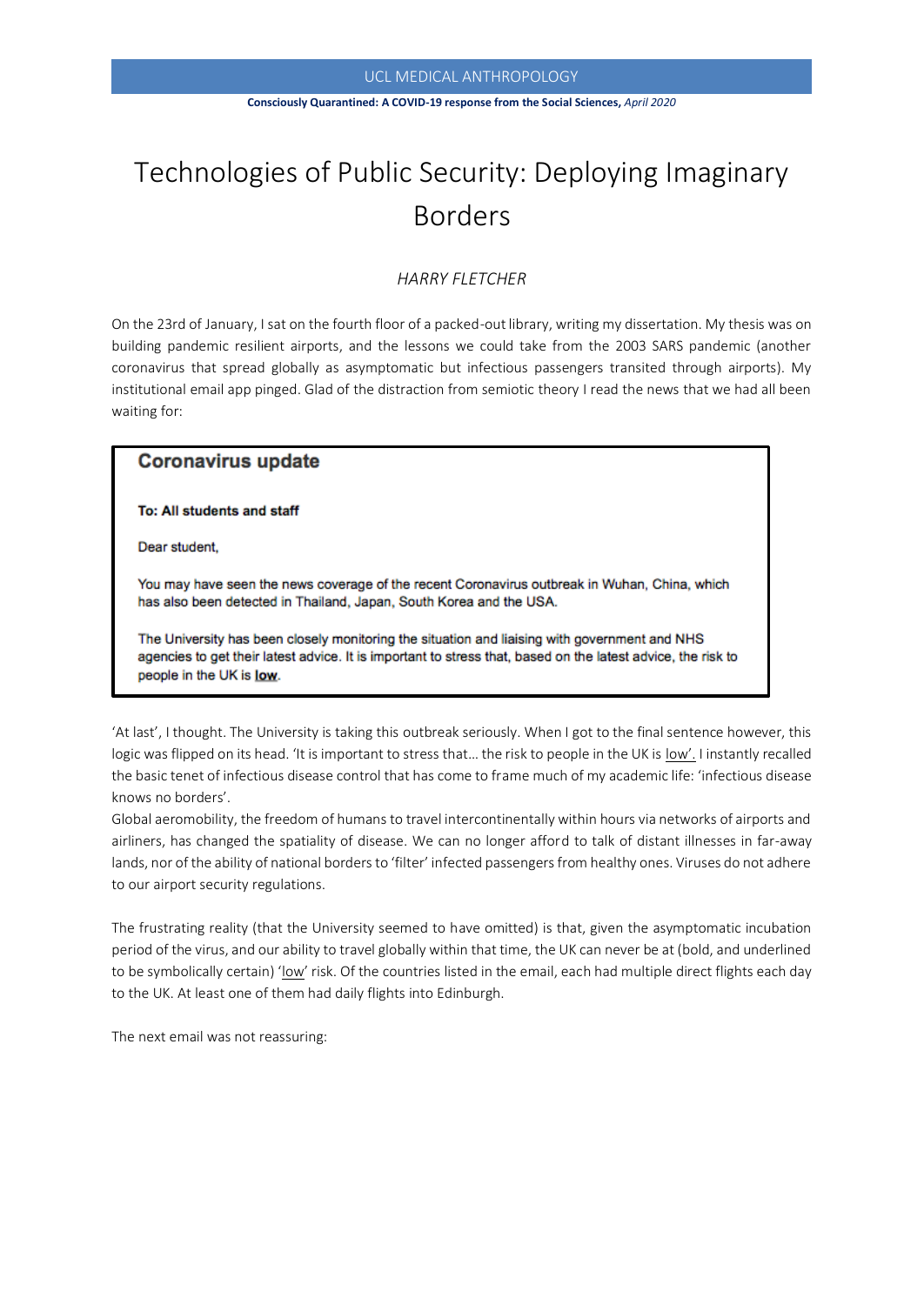## UCL MEDICAL ANTHROPOLOGY

#### **Consciously Quarantined: A COVID-19 response from the Social Sciences,** *April 2020*

# **Coronavirus: updated information and advice**

Dear student.

I am writing to give you an update on the latest advice around the Coronavirus outbreak. This includes guidance around 'self-isolation', new advice for returning travellers, and services that we have in place to support you throughout this period.

Eight confirmed cases of Coronavirus have been reported in England, so you may be worried that this poses a risk to you and others here in the UK. However, there have been no cases reported in Scotland so far, and the UK risk level remains moderate.

On the 10th of February, around two weeks after the initial email, the University attempted to allay fears by once again suggesting that the threat was geographically detached from the city, whilst subtly indicating that the UK's threat level was no longer low, but was in fact now '[remaining] moderate'. While cases had been reported in England, this was therefore of no worry: none had been reported in Scotland. At reading this, my blood ran cold. Scotland is a short train journey away from England.

 $\overline{a}$ 

What a strange time, it seemed, for the University to deploy the UK's political geography to create an imaginary separation between an infected 'them' (England) and an uninfected 'us' (Scotland). What would happen when the virus inevitably boarded one of the 11 daily east coast mainline trains connecting Edinburgh to England? This journey may have already happened, days prior and without symptoms. It seemed that the University's approach was to prevent panic, rather than promote preparedness. An email I sent back, urging more proactive and rapidto-implement changes (setting all computer screensavers to 'wash your hands', for example) was ignored.

The third and final email we received, on the 25th of February gave an updated number of confirmed cases, but reaffirmed Scotland's symbolic distance from England:

# **Coronavirus: updated information and advice**

**To: All students** 

Dear student,

I am writing to give you an update on the latest advice around the Coronavirus outbreak, which includes important new advice for travellers from additional countries and further guidance around 'self-isolation'.

Thirteen confirmed cases of Coronavirus have been reported in England, so you may be worried that this poses a risk to you and others here in the UK. However, there have been no cases reported in Scotland so far, and the UK risk level remains moderate.

At this point, the University's communication strategy felt like that of a retreating army, desperate to shore up morale with (no doubt inadvertent) false estimates of risk, but gradually being driven back from its geographical position (initially in five foreign countries), closer and closer to home. The strategically deployed, but totally imaginary England-Scotland border constructed in the second email became a heuristic that framed the third. It seemed to serve as a symbol of safety, when this ignored the realities of the UK's interconnectedness. Preparing the student body for the inevitable arrival of the virus had been sacrificed for a delay in panic.